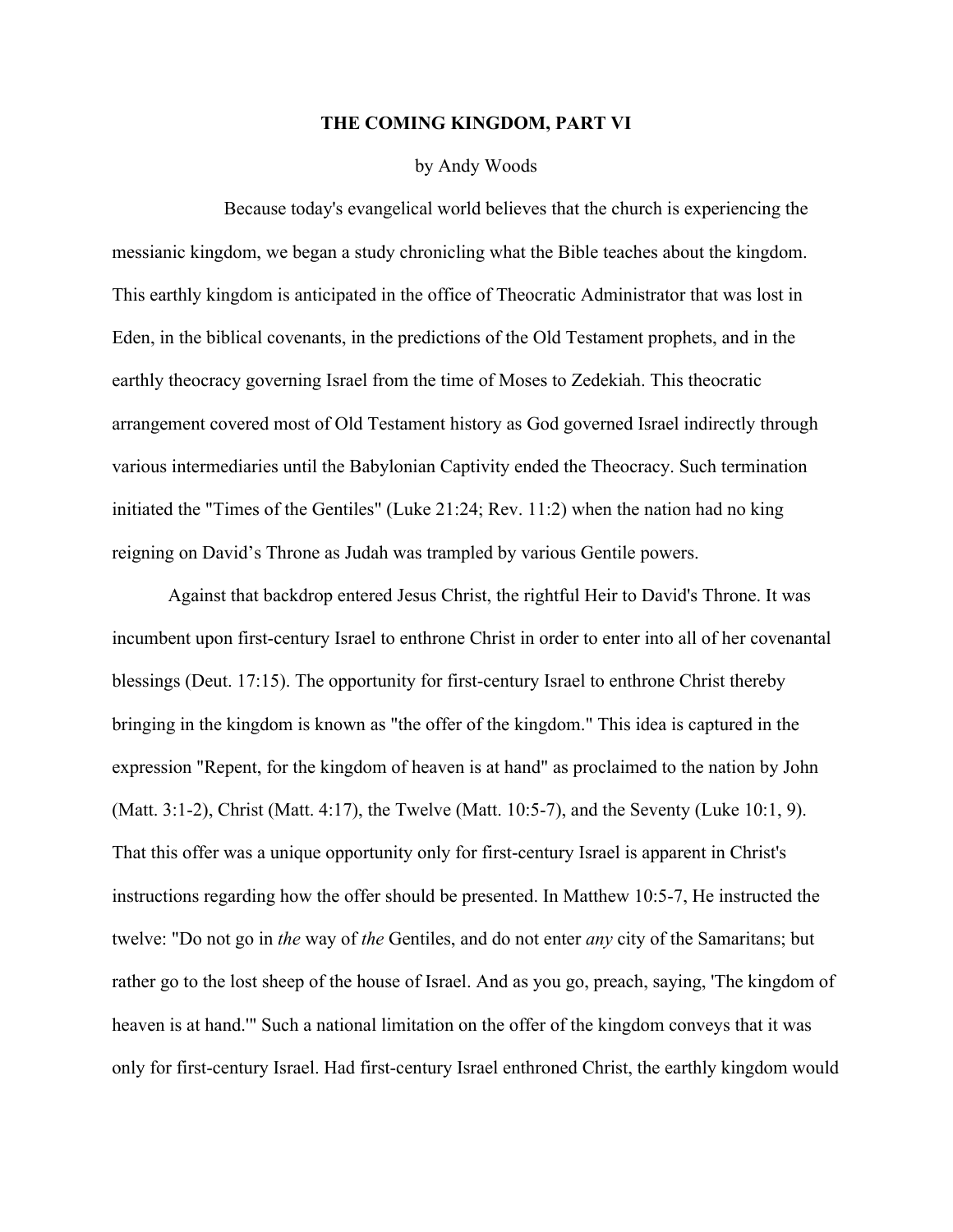have become a reality for the nation and the entire world. Israel's covenants would have been fulfilled, and the Times of the Gentiles would have terminated. Despite the unprecedented opportunity for the establishment of the messianic kingdom due to the presence of the rightful king among the first-century Jews, Israel rejected the kingdom offer (Matt. 12:24) leading to the kingdom's postponement.

## KINGDOM POSTPONEMENT

The unique opportunity for Israel to accept the kingdom offer will not re-emerge until the offer is re-extended to future Israel in the events of the Tribulation period (Matt. 24:14; Jer. 30:7). In the Olivet Discourse (Matt. 24‒25), Christ explains the future circumstances by which Israel will accept the offer of the kingdom. Matthew's emphasis upon Israel's restoration in the Olivet Discourse grows out of the final verses of the previous chapter (23:37-39). There, Christ expressed His desire to gather (*episynagō*) Israel. Unfortunately, Israel rejected the kingdom offer at His First Advent. Christ then promises that the time would come when the nation would acknowledge Him as the Messiah by chanting a messianic Psalm (Ps. 118:26; Matt. 21:9) thus allowing Christ to return, re-gather (*episynagō*) Israel (24:31), and reign from David's Throne (Matt 25:31). Thus, Matt. 23:39 furnishes the condition through which Israel's final regathering will be achieved. Until this condition of Israel's acceptance of her Messiah has been satisfied, the kingdom cannot come to the earth. The entire Gentile world could become Christian. Yet, if tiny Israel remains in unbelief, the kingdom cannot materialize. Conversely, the entire Gentile world could reject Christ. Yet, if Israel fulfills the condition stated in Matthew 23:37-39 by accepting Jesus as the Messiah, the kingdom will materialize upon the earth. Because the Olivet Discourse and related passages teach that the condition of Jewish national acceptance of the Messiah will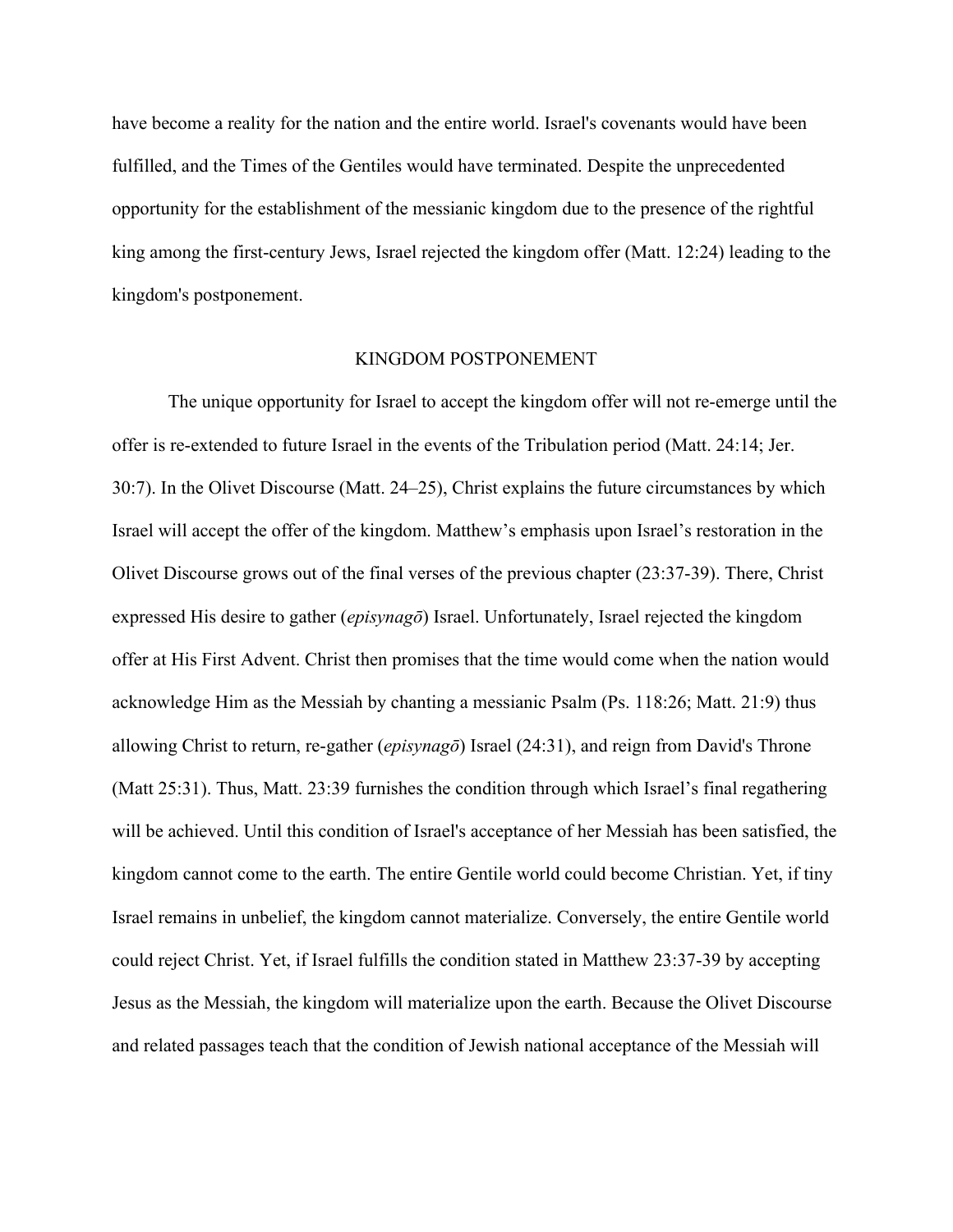not be satisfied until the events surrounding the future Tribulation period have occurred, the kingdom will remain in a state of postponement until that time.

This notion of the postponement of the kingdom due to national Israel's rejection of Christ distinguishes the premillennial, dispensational viewpoint from that of Judaism and Reformed Theology. Judaism rejects Jesus as the long-awaited Jewish Messiah since He failed to bring in the kingdom promises. A Jewish unbeliever will typically argue that Jesus was not the Messiah since *Shalom* or world peace and kingdom conditions (Isa. 2:4) are not a present earthly reality. Reformed Theology claims Christ succeeded in bringing in the kingdom since the kingdom promises are now being fulfilled in a spiritual sense. However, this approach ends up radically allegorizing Israel's terrestrial promises so that they find their spiritual realization in the present Church Age. The dispensational premillennialist understands that Jesus is the Jewish Messiah. However, the kingdom is not a present reality since first-century Israel never satisfied the condition of faith in Christ. Until this future national conversion transpires during the Tribulation, the kingdom remains in a state of postponement rather than in a state of present fulfillment.

## INTERIM AGE

Due to Israel's rejection of the kingdom offer resulting in the messianic kingdom's postponement, Christ began to explain the spiritual conditions that would prevail during the kingdom's absence. This interim program includes His revelation of the kingdom mysteries (Matt. 13) and the church (Matt. 16:18). Before describing these spiritual realities, some preliminary remarks must be made about this new interim age. First, as noted in the previous installment, the fact that God knew that Israel would reject the kingdom offer thereby ushering in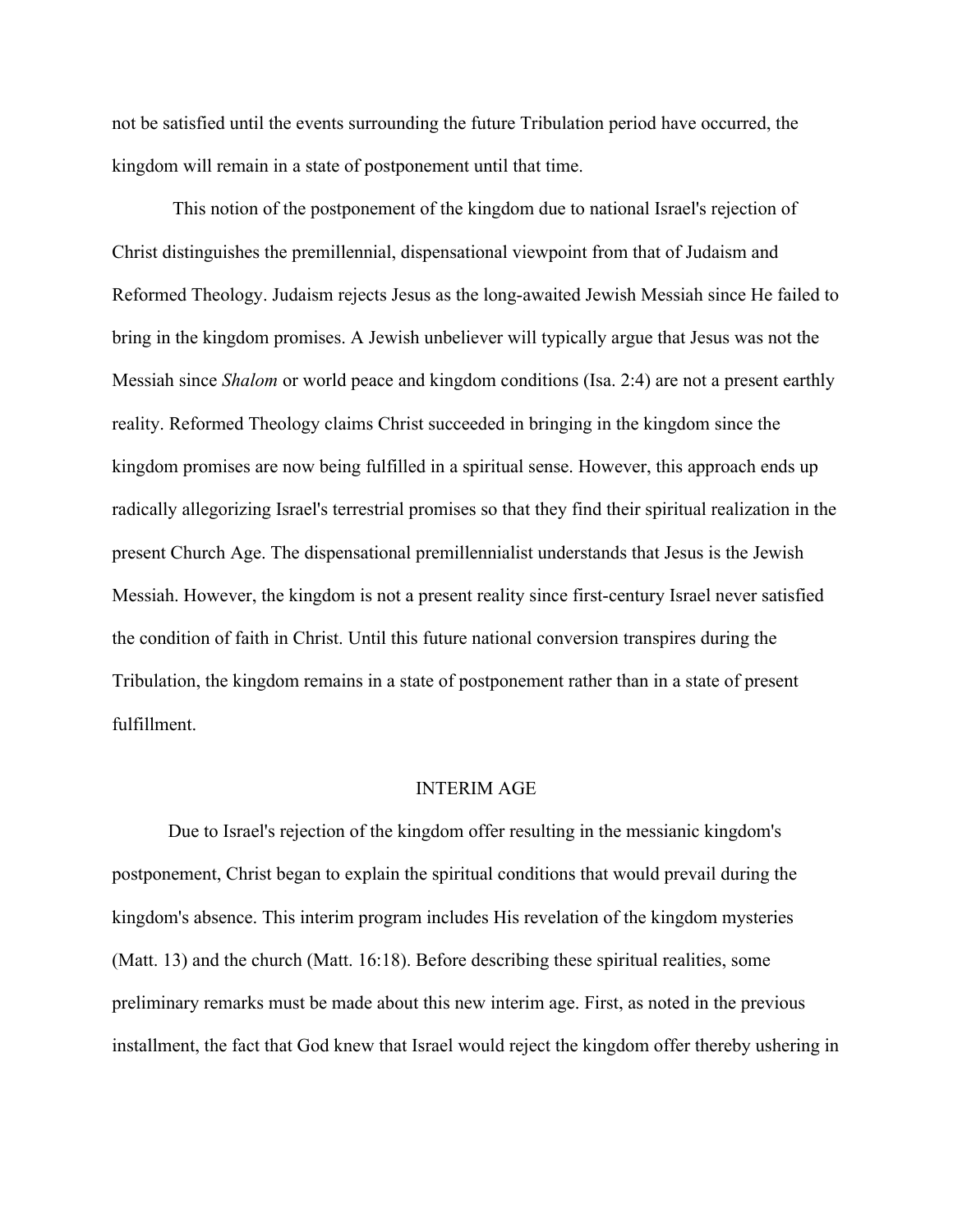His eternal purpose for the interim age in no way implies that the offer to national Israel was not a genuine or bonafide offer.

Second, this interim age is intimately linked to the word "mystery" (Matt. 13:11; Eph. 3:9). "Mystery" simply means a previously unknown truth now disclosed. Vine explains, "In the N.T, it [*mystērion*] denotes, not the mysterious (as with the Eng. word), but that which, being outside the range of unassisted natural apprehension, can be made known only by Divine revelation, and is made known in a manner and at a time appointed by God, and to those who are illumined by His Spirit."1 In other words, both the kingdom mysteries and church are unrevealed in the Old Testament.

Third, rather than being the product of Christ's Davidic kingly rule, the work of God in the present age is the result of Christ's present session as High Priest at the Father's right hand. Because Israel rejected the offer of the kingdom, Christ never inherited the prophesied Messianic kingdom nor took His seat on David's Throne at His First Advent. These realities await His Second Advent. Following Christ's rejection by Israel, He ascended to heaven to His Father's Throne (Rev. 3:21; 12:5b) where He pursues His ministry known as His "Present Session." During this time, He functions as high priest (Heb. 7:3b). Even in His present ministry, Christ retains His identity as the unique Davidic Heir (Rev. 3:7; 5:5; 22:16) who will one day occupy the earthly Davidic Throne in fulfillment of God's promise to David in 2 Sam. 7:13-16. It is from His glorious heavenly position (John 17:5), rather than from David's Throne, that He orchestrates His present work in the world. Thus, the present age remains an era unrelated to the prophesied Messianic kingdom (Luke 19:11-27). In other words, the kingdom mysteries and church age represent neither a fulfillment or even a partial fulfillment of what prior Scripture predicts

 <sup>1</sup> W. E. Vine, *Vine's Complete Expository Dictionary of the Old and New Testament Words* (Nashville: Nelson, 1996), 424.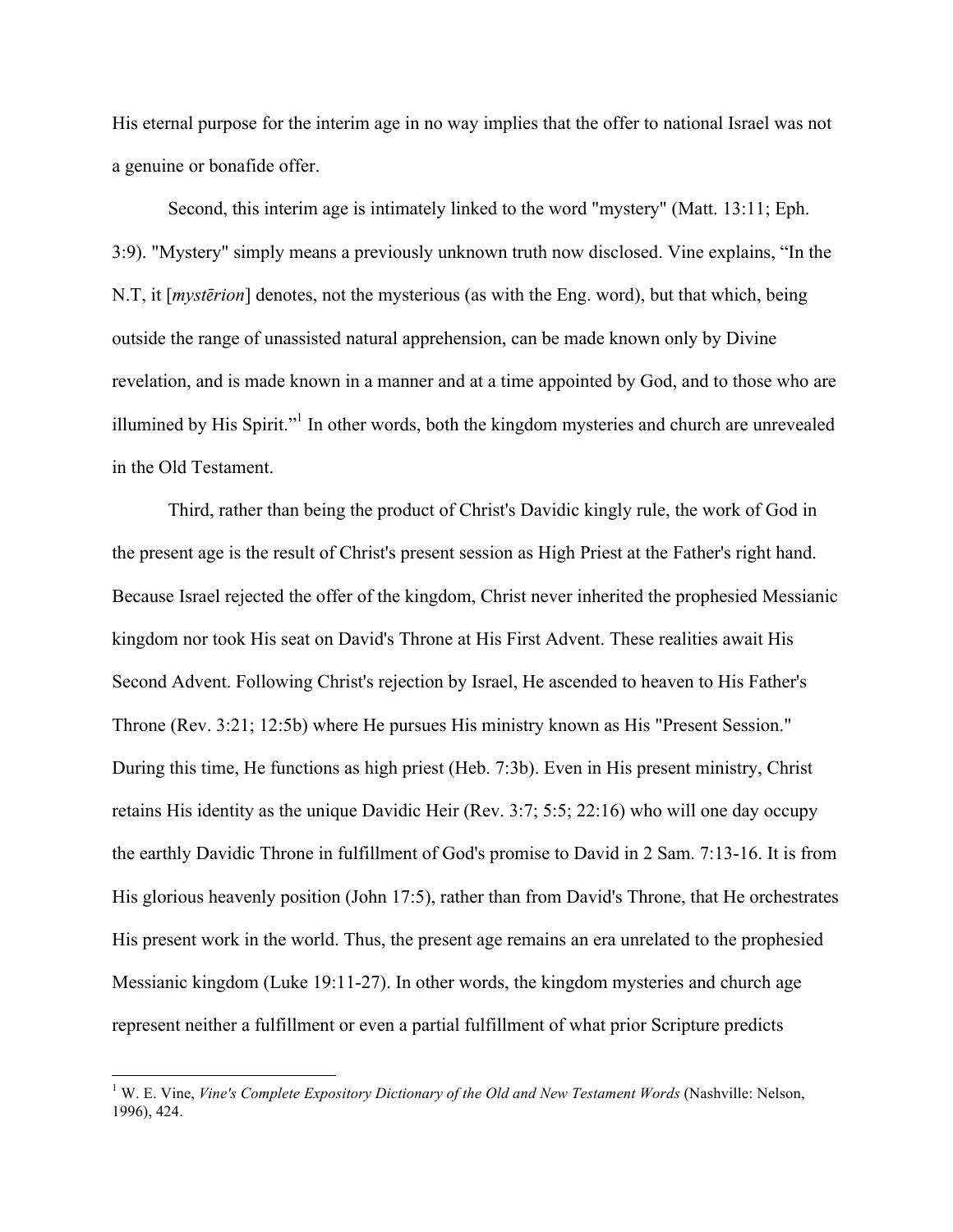concerning the Davidic kingdom. This distinction has long been noted by Bible scholars. Lewis Sperry Chafer, founder of Dallas Theological Seminary, summarizes:

Similarly, the earthly kingdom that according to the Scriptures had its origin in the covenant made to David, which is mundane and literal in its original form and equally as mundane and literal in uncounted references to it in all subsequent Scriptures which trace it on to its consummation, is by theological legerdemain metamorphosed into a spiritual monstrosity in which an absent King seated on His Father's throne in heaven is accepted in lieu of the theocratic monarch of David's line seated on David's throne in Jerusalem.<sup>2</sup>

Fourth, the notion that the present, interim age came about as a consequence of Israel's rejection of the kingdom offer in no way implies that it is an afterthought or less important in God's mind in comparison to His program with national Israel. On the contrary, according to Ephesians 3:11, the church was "in accordance" with God's "eternal purpose." In other words, God always knew and purposed that He would create and work through the church. Although Israel's program is revealed in the Old Testament, the church's program is unrevealed. However, this distinction does not mean that God's unrevealed program for the church is of less importance than His revealed program for Israel. Furthermore, although the church represents an interruption or parenthesis between God's past and future dealings with Israel, this in no way implies that the church is of lesser importance than God's past or future dealings with national Israel. The dictionary definition of a parenthesis simply conveys the idea of an interval rather than something of less importance. Thus, understanding the church as a parenthetical break in this manner in no way suggests that the church represents "plan B" in relation to God's purposes for Israel. Theologian Thomas Ice well summarizes:

In almost 35 years since I have become a dispensationalist, I have never heard nor read of a dispensationalist teaching a plan B scenario. Yet opponents often present this straw man in their statement of what we supposedly believe. We believe that God's single plan has always included

 <sup>2</sup> Lewis Sperry Chafer, *Systematic Theology*, (Dallas: Dallas Seminary, 1948), 5:315.